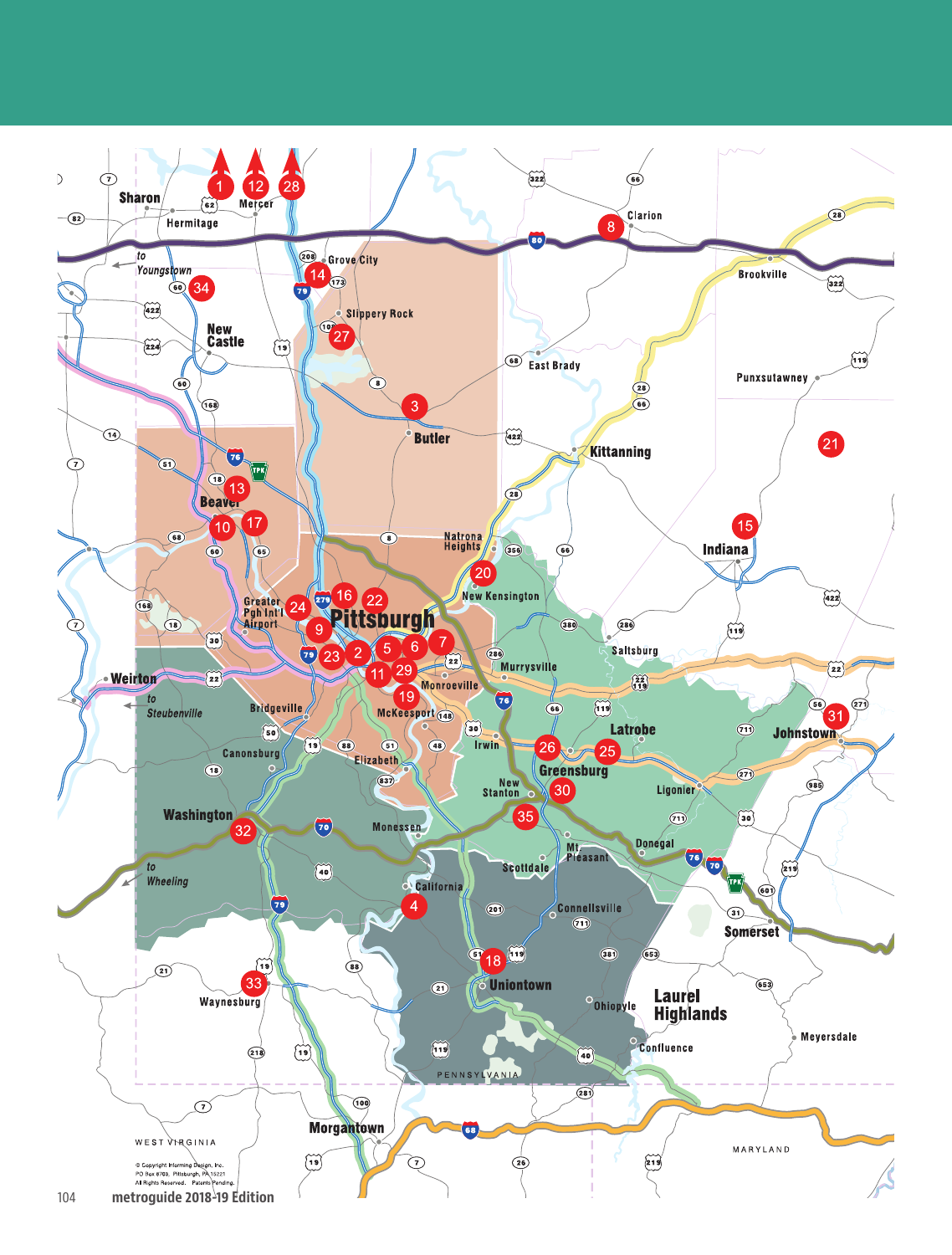# **EDUCATION**

### **COLLEGES & UNIVERSITIES**

### **Allegheny College**

520 N. Main St., Meadville, PA 16335 814-332-3100 www.allegheny.edu **Total Undergraduate Enrollment:** 2,095 **In-State Average Annual Tuition:** \$40,000 **President:** James H. Mullen, Jr. **Types of Degrees Offered:** Bachelor's **Type of Institution:** Private

### **Art Institute of Pittsburgh**

5420 Blvd. of the Allies, Pittsburgh, PA 15219 800-275-2470 www.artinstitute.edu/pittsburgh **Total Undergraduate Enrollment:** 7,900 **In-State Average Annual Tuition:** \$28,821 **President:** George W. Sebolt **Types of Degrees Offered:** Bachelor's, Associates **Type of Institution:** Private

### **Butler County Community College**

P.O. Box 1203, Butler, PA 16003 724-287-8711 www.bc3.edu **Total Undergraduate Enrollment:** 3,656 **In-State Average Annual Tuition:** \$93 per credit **President:** Dr. Nicholas Neupauer **Types of Degrees Offered:** Associate **Type of Institution:** Two-year/Public

### **California University of Pennsylvania**

250 University Ave., California, PA 15419 724-938-4000 www.cup.edu **Total Undergraduate Enrollment:** 6,690 **In-State Average Annual Tuition:** \$15,399 **President:** Geraldine Jones **Types of Degrees Offered:** Associate, Bachelor's, Master's, Certificate Programs **Type of Institution:** Public/State

#### **Carlow University**  $5^{\circ}$

3333 Fifth Ave., Pittsburgh, PA 15213 412-578-6000 www.carlow.edu www.allegheny.edu **Total Undergraduate Enrollment:** 1,407 **In-State Average Annual Tuition:** \$39,058 **President:** Suzanne K. Mellon, Ph.D. **Types of Degrees Offered:** Bachelor's, Master of Education **Type of Institution:** Private/Women's/Catholic

### **Carnegie Mellon University**

5000 Forbes Ave., Pittsburgh, PA 15213 412-268-2000 www.cmu.edu **Total Undergraduate Enrollment:** 5,849 **In-State Average Annual Tuition:** \$49,614 **Interim President:** Farnam Jahanian **Types of Degrees Offered:** Bachelor's, Master's, Doctorate **Type of Institution:** Private

### **Chatham University**

Woodland Rd., Pittsburgh, PA 15232 412-365-1100 www.chatham.edu **Total Undergraduate Enrollment:** 875 **In-State Average Annual Tuition:** \$33,708 **President:** Dr. David Finegold **Types of Degrees Offered:** Bachelor's, Master's, Doctorate **Type of Institution:** Private/Catholic/Liberal Arts

#### **Clarion University**  8 **of Pennsylvania**

840 Wood St., Clarion, PA 16214 800-672-7171 www.clarion.edu **Total Undergraduate Enrollment:** 5,873 **In-State Average Annual Tuition:** \$13,337 **President:** Dr. Karen M. Whitney **Types of Degrees Offered:** Associate, Bachelor's, Master's **Type of Institution:** Public/State

### **Q** Community College of **Allegheny County**

800 Allegheny Ave., Pittsburgh, PA 15233 412-237-3100 www.ccac.edu **Total Undergraduate Enrollment:** 25,000 + **In-State Average Annual Tuition:** \$110 per credit **President:** Dr. Quintin B. Bullock **Types of Degrees Offered:** Associate, Certificates **Type of Institution:** Two-year/Public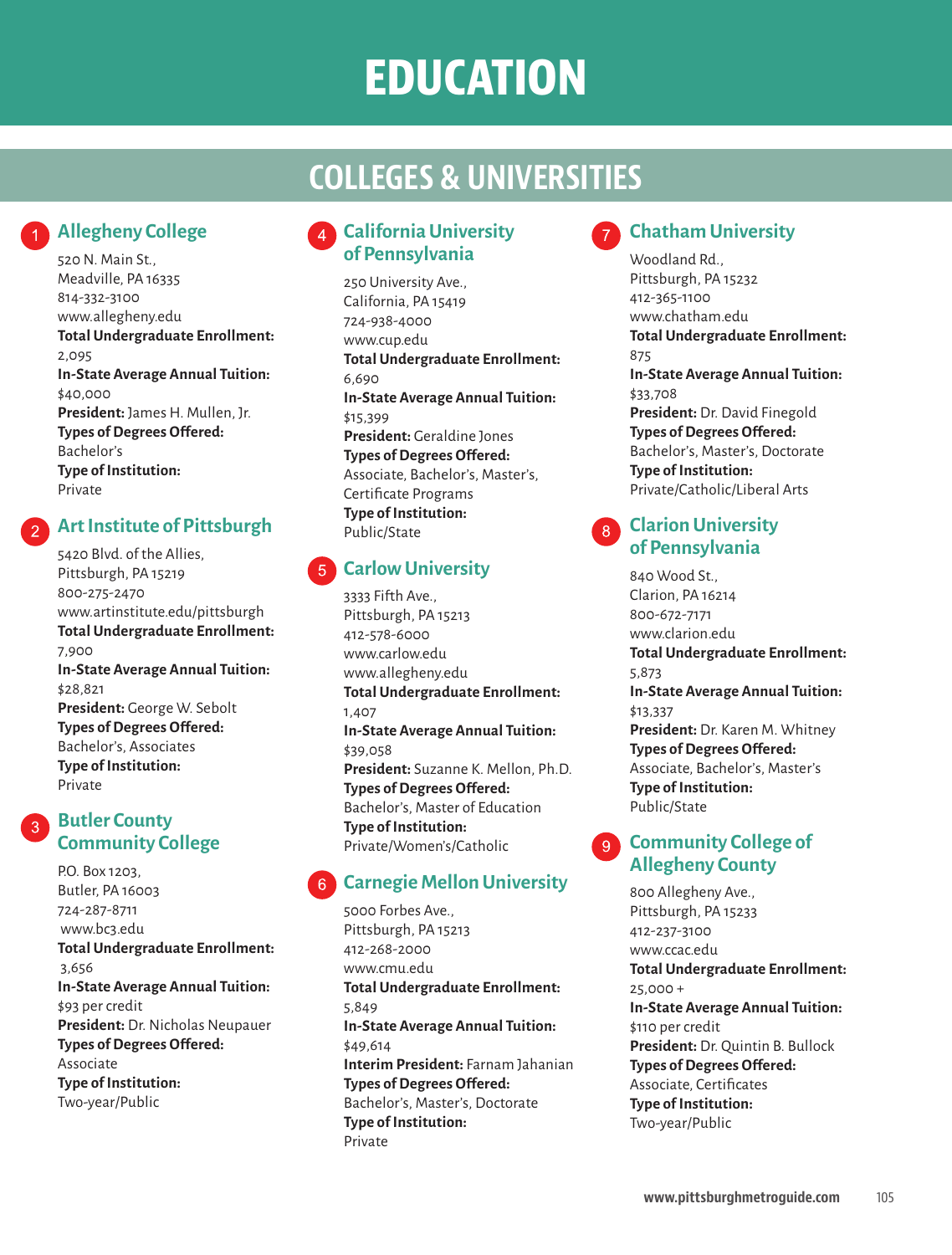## **COLLEGES & UNIVERSITIES COLLEGES & UNIVERSITIES**

### **Community College of Beaver County**

1 Campus Dr., Monaca, PA 15061 724-480-2222 www.ccbc.edu **Total Undergraduate Enrollment:** 3,305 **In-State Average Annual Tuition:** \$157 per credit for Beaver County

residents, \$314 for other PA residents and \$471 for Out-of-State residents **Interim President:** Dr. Roger W. Davis **Types of Degrees Offered:** Associate, Certificates and Diplomas

**Type of Institution:** Two-year/Public

### **Duquesne University**

600 Forbes Ave., Pittsburgh, PA 15282 412-578-6000 www.carlow.edu **Total Undergraduate Enrollment:** 5,837 **In-State Average Annual Tuition:** \$34,343 **President:** Charles J. Dougherty, PH.D. **Types of Degrees Offered:** Bachelor's, Master's, Doctorate **Type of Institution:** Private/Catholic

### **Edinboro University of Pennsylvania**

Edinboro, PA 16444 814-732-2761 www.edinboro.edu **Total Undergraduate Enrollment:** 6,413 **In-State Average Annual Tuition:** \$12,743 **President:** Dr. Julie E. Wollman **Types of Degrees Offered:** Associate, Bachelor's, Master's, **Certificates Type of Institution:** Public/State

### **Geneva College**

3200 College Ave., Beaver Falls, PA 15010 724-846-5100 www.geneva.edu **Total Undergraduate Enrollment:** 1,639 **In-State Average Annual Tuition:** \$27,850 **President:** Kenneth A. Smith, Ph.D. **Types of Degrees Offered:** Associate, Bachelor's, Master's **Type of Institution:** Private

### **Grove City College**

100 Campus Dr., Grove City, PA 16127 724-458-2100 www.gcc.edu **Total Undergraduate Enrollment:** 2,540 **In-State Average Annual Tuition:** \$18,514 **President: Paul J. McNulty Types of Degrees Offered:** Bachelor's, Master of Science & Accounting **Type of Institution:** Private/Presbyterian

### **Indiana University of Pennsylvania**

220 Sutton Hall, Indiana, PA 15705 724-357-2100 www.iup.edu **Total Undergraduate Enrollment:** 11,724 **In-State Average Annual Tuition:** \$12,137 **President:** Michael A. Driscoll, Ph.D. **Types of Degrees Offered:** Associate, Bachelor's, Master's, Doctorate **Type of Institution:** Public/State

### **La Roche College**

9000 Babcock Blvd., Pittsburgh, PA 15237 412-367-9300 www.laroche.edu **Total Undergraduate Enrollment:** 1,551 **In-State Average Annual Tuition:** \$27,696 **President:** Sister Candace Introcaso, Ph.D. **Types of Degrees Offered:** Bachelor's, Master's **Type of Institution:** Private/Catholic

### **Penn State Beaver**

100 University Dr., Monaca, PA 15061 724-773-3500 www.br.psu.edu **Total Undergraduate Enrollment:** 787 **In-State Average Annual Tuition:** \$18,756 **President:** Dr. Nicholas Neupauer **Types of Degrees Offered:** Associate, Bachelor's, Master's, **Certificates Type of Institution:** Public/State

### **Penn State Fayette**

2201 University Dr., Rt. 119, Lemont Furnace, PA 15465 724-430-4100 www.fe.psu.edu **Total Undergraduate Enrollment:** 6,690 **In-State Average Annual Tuition:** \$11,006 (room and board NA) **President:** Dr. W. Charles Patrick, Chancellor **Types of Degrees Offered:** Associate, Bachelor's, Master's, **Certificates Type of Institution:** Public/State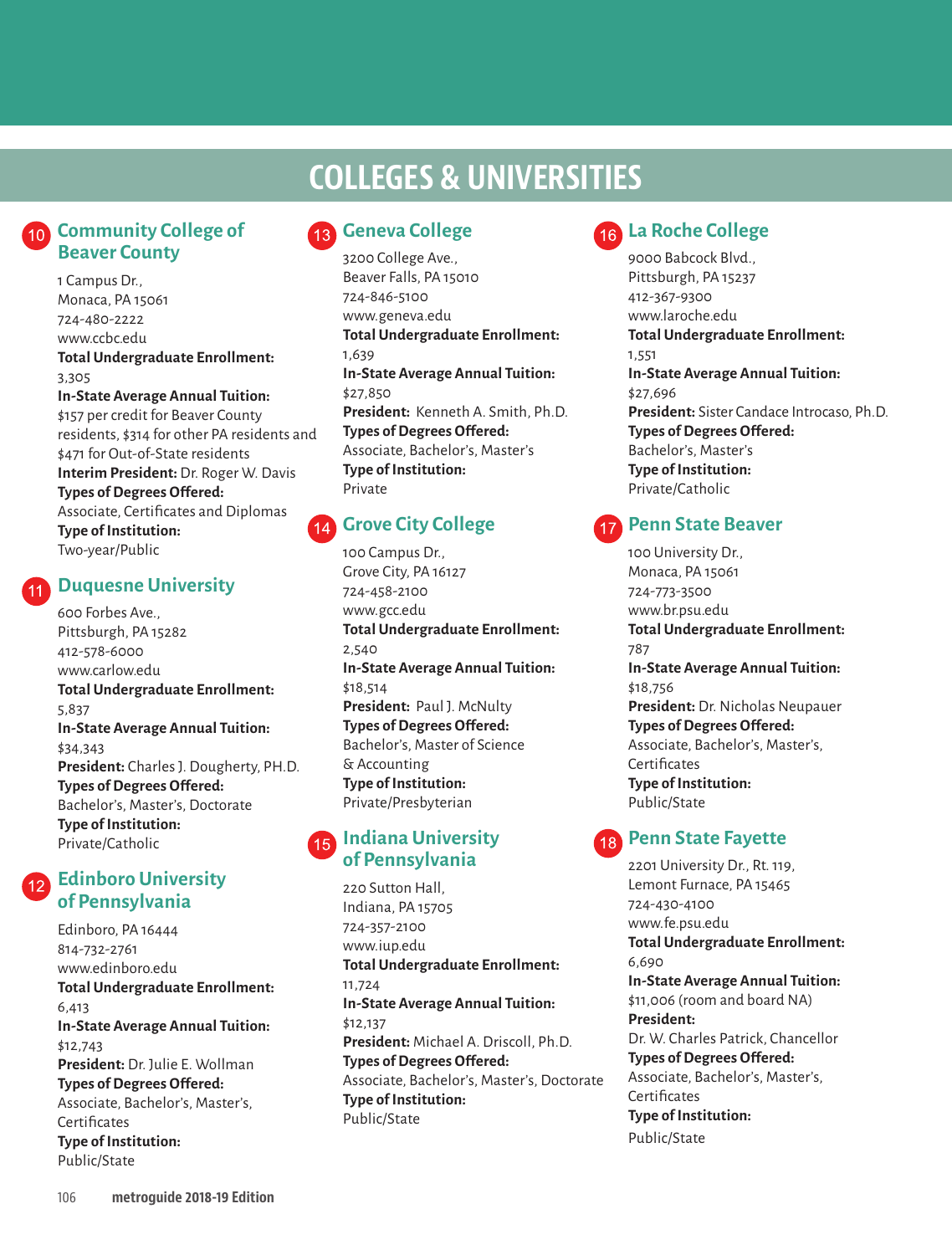# **EDUCATION**

## **COLLEGES & UNIVERSITIES**

### **Penn State Greater Allegheny**

4000 University Dr., McKeesport, PA 15132 412-675-9000 www.ga.psu.edu **Total Undergraduate Enrollment:** 793 **In-State Average Annual Tuition:** \$18,756 **President:** Dr. Andrew Egan, Chancellor & Chief Academic Officer **Types of Degrees Offered:** Associate, Bachelor's & credit certification **Type of Institution:** Public/State

### **Penn State New Kensington**

3550 Seventh Street Rd., Rt. 780, Upper Burrell, PA 15068 724-334-5466 www.nk.psu.edu **Total Undergraduate Enrollment:** 901 **In-State Average Annual Tuition:** \$11,006 (room and board NA) **President:** Dr. Kevin Snider, Chancellor **Types of Degrees Offered:** Associate, Bachelor's, Master's, **Certificates Type of Institution:** Public/State

### **Pennsylvania State University**

University Park, PA 16802 814-865-5471 www.psu.edu **Total Undergraduate Enrollment:** 36,815 **In-State Average Annual Tuition:** \$20,574 **President:** Dr. Eric J. Barron **Types of Degrees Offered:** Associate, Bachelor's, Master's, Doctorate **Type of Institution:** Public/State

### **22** Pittsburgh Theological **Seminary**

616 N. Highland Ave., Pittsburgh, PA 15206 412-362-5610 www.pts.edu **Total Undergraduate Enrollment:** 380 **In-State Average Annual Tuition:** \$13,383 **President:** David Esterline, President & Professor of Cross-Cultural Theological Education **Types of Degrees Offered:** Presbyterian of Ministry **Type of Institution:** Private/Theological

### **23** Point Park University

201 Wood St., Pittsburgh, PA 15222 412-391-4100 www.pointpark.edu **Total Enrollment:** 4,224 for Fall 2017 (enrollment has grown by 18% in past decade) **In-State Average Annual Tuition:** \$30,130 (non COPA) **President:** Dr. Paul Hennigan **Types of Degrees Offered:** online and on campus Associate, Bachelor's, Master's, Doctoral **Type of Institution:** Private

### **Robert Morris University**

6001 University Blvd., Moon Township, PA 15108 800-762-0097 www.rmu.edu **Total Undergraduate Enrollment:** 3,984 **In-State Average Annual Tuition:** \$29,620 **President:** Dr. Christopher B. Howard **Types of Degrees Offered:** Bachelor's, Master's Doctoral **Type of Institution:** Private

### **25 Saint Vincent College**

300 Fraser Purchase Rd., Latrobe, PA 15650 724-532-6600 www.stvincent.edu **Total Undergraduate Enrollment:** 1,705 **In-State Average Annual Tuition:** \$33,570 **President:** Brother Norman W. Hipps, O.S.B. **Types of Degrees Offered:** Bachelor's **Type of Institution:** Private/Catholic

### **26 Seton Hill University**

Seton Hill Dr., Greensburg, PA 15601 **Total Undergraduate Enrollment:** 1,615 **In-State Average Annual Tuition:** \$34,426 **President:** Mary C. Finger, Ed.D. **Types of Degrees Offered:** Bachelor's, Master's **Type of Institution:** Private/Catholic

### **27 Slippery Rock University**

1 Morrow Way, Slippery Rock, PA 16057 724-738-9000 www.sru.edu **Total Undergraduate Enrollment:** 7,585 **In-State Average Annual Tuition:** \$14,533 **President:** Dr. Cheryl J. Norton **Types of Degrees Offered:** Bachelor's, Master's Doctor of Physical Therapy **Type of Institution:**

Public/State